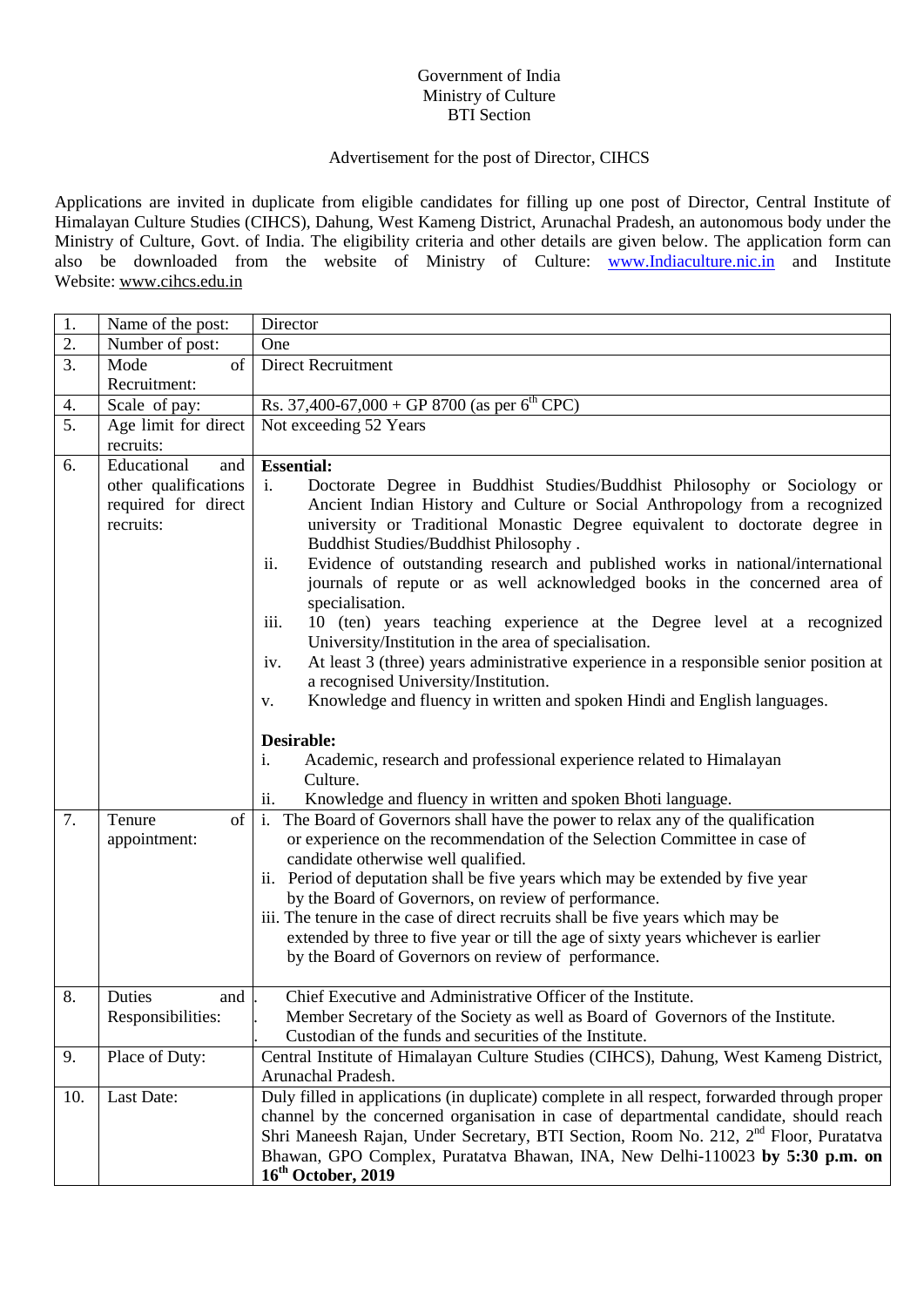## Application for the post of Director, Central Institute of Himalayan Culture Studies (CIHCS), Dahung, West Kameng district, Arunachal Pradesh.

| 2.<br>Address/Tel No./E-mail ID                                                                                                                                                                          |                                 |  |  |                         |
|----------------------------------------------------------------------------------------------------------------------------------------------------------------------------------------------------------|---------------------------------|--|--|-------------------------|
|                                                                                                                                                                                                          | passport size                   |  |  |                         |
| 3.<br>Date of Birth (in Christian era)                                                                                                                                                                   | Photograph                      |  |  |                         |
| 4.<br>Age as on the last date of application                                                                                                                                                             | duly attested                   |  |  |                         |
| 5.<br><b>Educational and other Qualifications</b>                                                                                                                                                        |                                 |  |  |                         |
| (if any qualification has been treated as equivalent to the one prescribed in the rules, state the authority for the<br>same and attach attested photocopies of the testimonials along with application) |                                 |  |  |                         |
|                                                                                                                                                                                                          |                                 |  |  | Qualifications required |
| (Attach<br>possessed                                                                                                                                                                                     | attested                        |  |  |                         |
|                                                                                                                                                                                                          | photocopies of the testimonials |  |  |                         |
| along with application)                                                                                                                                                                                  |                                 |  |  |                         |
| Essential:<br>(i)                                                                                                                                                                                        |                                 |  |  |                         |
| (ii)                                                                                                                                                                                                     |                                 |  |  |                         |
| (iii)                                                                                                                                                                                                    |                                 |  |  |                         |
|                                                                                                                                                                                                          |                                 |  |  |                         |
| (iv)                                                                                                                                                                                                     |                                 |  |  |                         |
| (v)                                                                                                                                                                                                      |                                 |  |  |                         |
| Desirable:                                                                                                                                                                                               |                                 |  |  |                         |
|                                                                                                                                                                                                          |                                 |  |  |                         |
| Please state clearly whether in the light of entries made by you above, you<br>6.                                                                                                                        |                                 |  |  |                         |
| meet the requirements of the post.                                                                                                                                                                       |                                 |  |  |                         |
| Details of Employment, in chronological order.<br>7.                                                                                                                                                     |                                 |  |  |                         |
| Name of<br>Status of<br>Post held<br>Nature of employment<br>Scale<br>To<br>of<br>From                                                                                                                   | Nature<br>of                    |  |  |                         |
| Organization<br>organization<br>i.e. Ad-hoc or temporary<br>Pay<br>(Central Govt./State<br>or quasi-permanent or                                                                                         | duties<br>performed             |  |  |                         |
| Govt./Autonomous/<br>permanent or deputation                                                                                                                                                             |                                 |  |  |                         |
| University)                                                                                                                                                                                              |                                 |  |  |                         |
|                                                                                                                                                                                                          |                                 |  |  |                         |
| 8<br>Additional information, if any, which you would like to                                                                                                                                             |                                 |  |  |                         |
| mention in support of your suitability for the post.                                                                                                                                                     |                                 |  |  |                         |
| Whether belongs to SC/ST<br>9.                                                                                                                                                                           |                                 |  |  |                         |
| 10.<br>List of documents attached (All documents should be duly attested. Applications should be continuously page                                                                                       |                                 |  |  |                         |
| numbered)                                                                                                                                                                                                |                                 |  |  |                         |
| Name of the documents<br>Page No.                                                                                                                                                                        |                                 |  |  |                         |
|                                                                                                                                                                                                          |                                 |  |  |                         |
|                                                                                                                                                                                                          |                                 |  |  |                         |
|                                                                                                                                                                                                          |                                 |  |  |                         |
|                                                                                                                                                                                                          |                                 |  |  |                         |

I hereby declare that all statements made in this application are true, complete and correct to the best of my knowledge and belief. I understand that in the event of any information being found suppressed/false or incorrect or ineligibility being detected before or after the selection, my candidature/appointment is liable to be cancelled.

> Signature of the candidate Name of Candidate\_\_\_\_\_\_\_\_\_\_\_\_\_\_\_

Place: Date